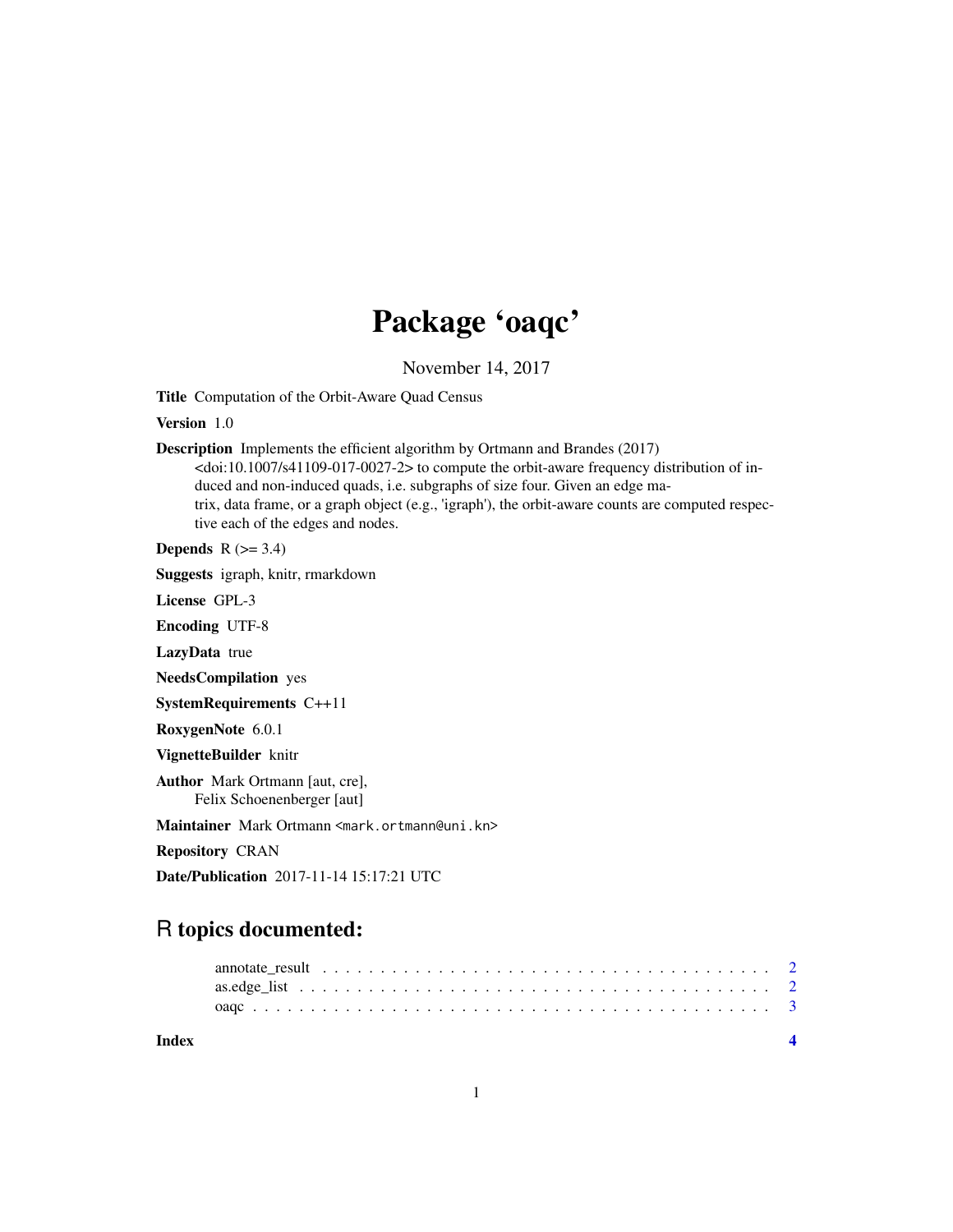<span id="page-1-0"></span>

#### Description

Annotates the igraph object with orbit labels.

#### Usage

annotate\_result(graph, orbits, non\_ind\_freq)

#### Arguments

| graph        | Unmodified input graph.                                                      |
|--------------|------------------------------------------------------------------------------|
| orbits       | List with n orbits, e orbits matrices.                                       |
| non_ind_freq | A flag indicating whether non-induced frequencies have to be written or not. |

#### Value

orbits if the input is not an igraph, the annotated igraph instead.

as.edge\_list *Coerce graph input.*

#### Description

Coerce graph input.

#### Usage

```
as.edge_list(graph)
```
#### Arguments

graph A matrix, data.frame or graph object.

#### Value

Edge list matrix.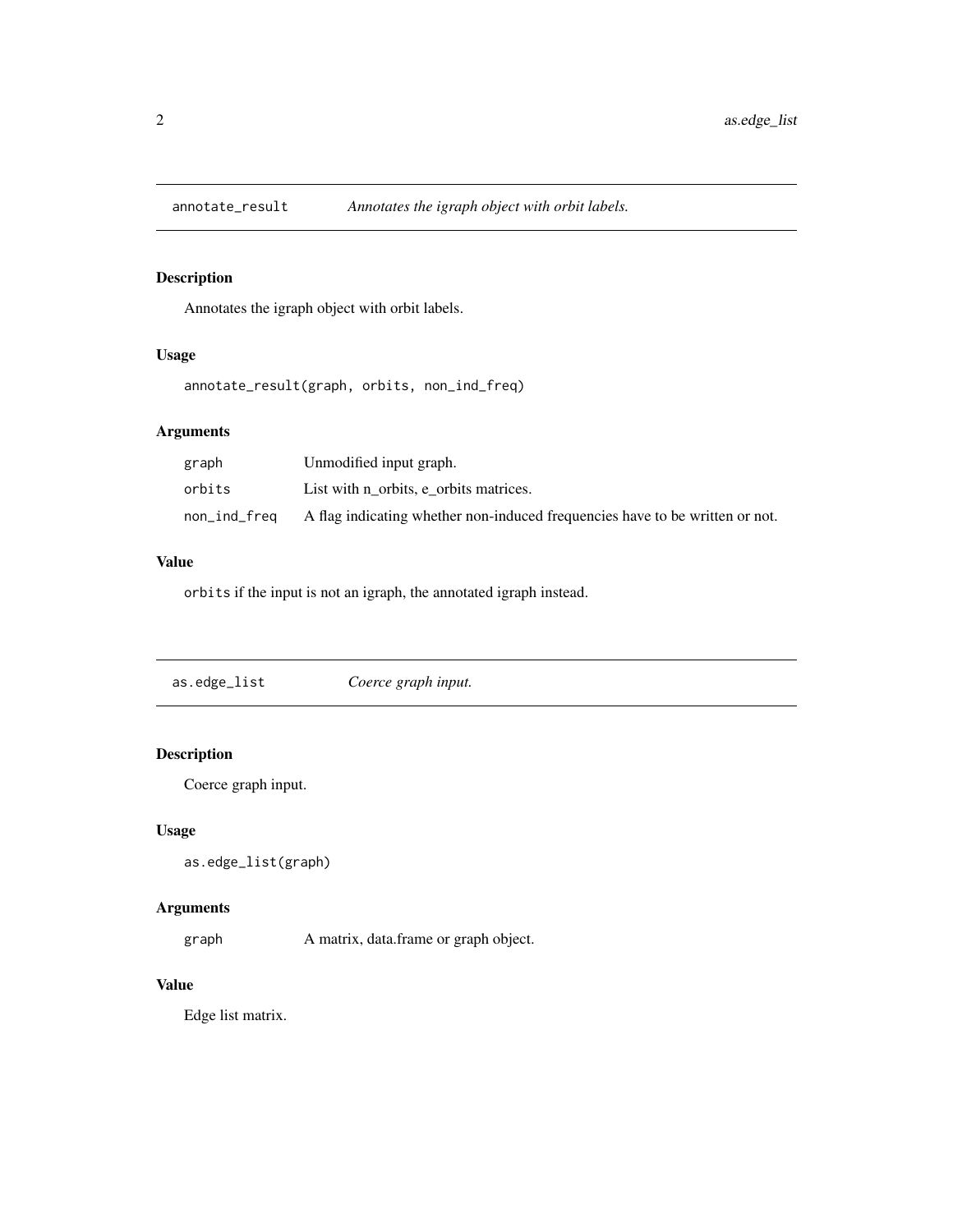#### Description

Calculates the orbit-aware quad census on an edge and node level, see vignette('oaqc').

#### Usage

```
oaqc(graph, non_ind_freq = F, file = "")
```
#### Arguments

| graph        | A matrix, data frame or graph object.                                         |
|--------------|-------------------------------------------------------------------------------|
| non_ind_freq | A flag indicating whether non-induced frequencies have to be returned or not. |
| file         | Name (and location) of the file to be written.                                |

#### Value

orbit-aware quad census on a node and edge level. Consult vignette('oaqc') to see the correspondence between orbit and quad.

#### Examples

```
k4 <- data.frame(
 source = c(0, 0, 0, 1, 1, 2),
  target = c(1, 2, 3, 2, 3, 3))
k4orbits <- oaqc(k4, non_ind_freq = TRUE)
print(k4orbits)
```
<span id="page-2-0"></span>